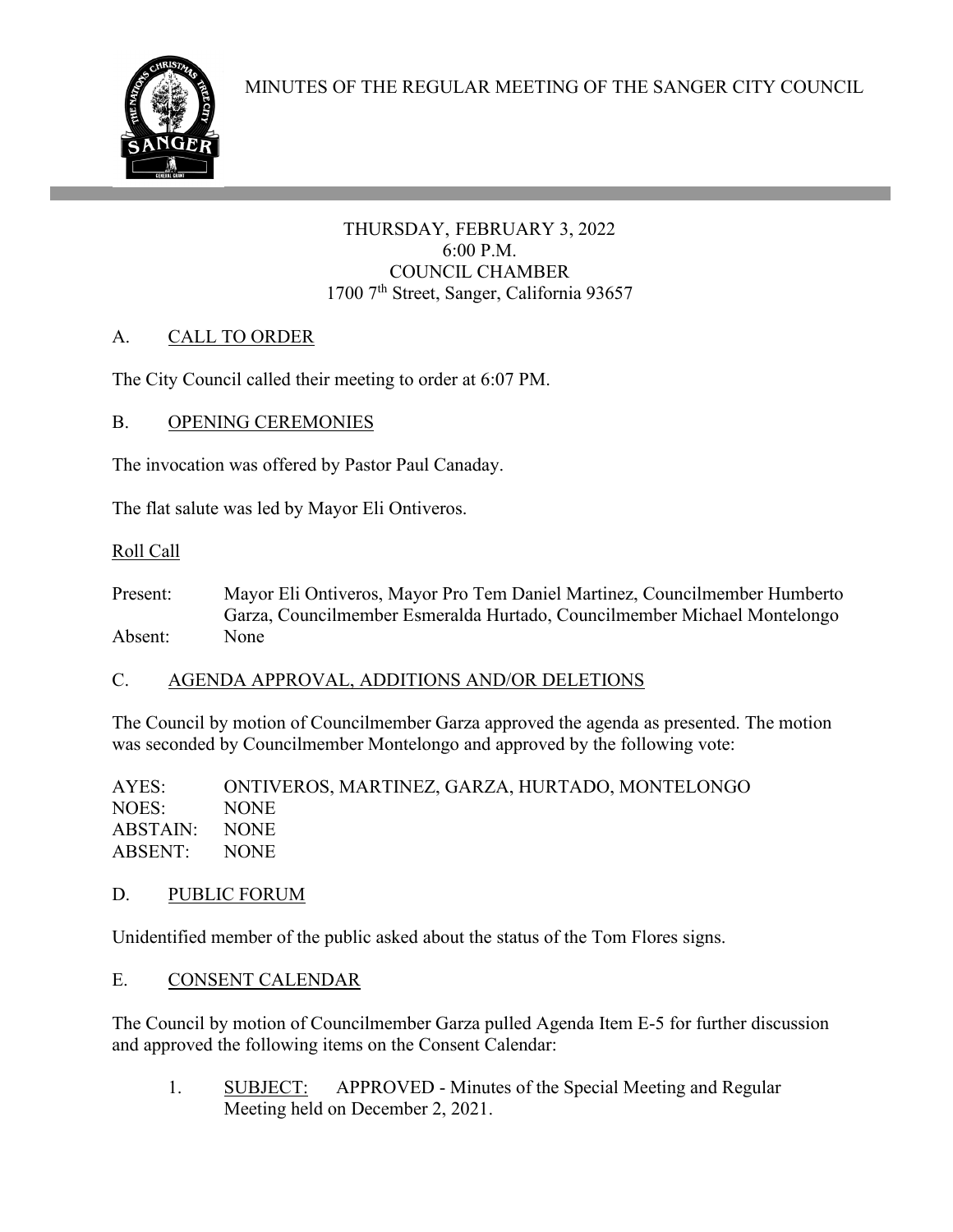- 2. SUBJECT: INFORMATIONAL ITEM Treasurer's Report.
- 3. SUBJECT: APPROVED Final Acceptance- Water Tank Storage No. 3. The City Council: 1) Accepted the work for the Water Storage Tank No. 3 Project in the amount of \$3,909,813.20; and 2) Authorized recordation of the Notice of Completion with the Fresno County Recorder.
- 4. SUBJECT: APPROVED Second Reading Adoption of Ordinance for Organic Waste Disposal Reduction, Recycling, and Solid Waste Collection per Senate Bill 1383. The City Council waived the full reading and adopted Ordinance No. 2022-01 Adding Chapter 54A to the Sanger City Code Relating to Organic Waste Disposal Reduction, Recycling, and Solid Waste Collection and Confirming a CEQA Categorical Exemption.

The motion was seconded by Mayor Pro Tem Martinez and approved by the following vote:

AYES: ONTIVEROS, MARTINEZ, GARZA, HURTADO, MONTELONGO NOES: NONE ABSTAIN: NONE ABSENT: NONE

5. SUBJECT: APPROVED - Grant acceptance from State Budget Act.

Public comment:

 Unidentified member of the public asked if the City has plans for allocation of the funds.

 After further discussion, the Council by motion of Mayor Pro Tem Martinez accepted the grant allocation in the amount of \$333,333 from the FY 2021 State Budget Act. The motion was seconded by Councilmember Garza and approved by the following vote:

| AYES:         | ONTIVEROS, MARTINEZ, GARZA, HURTADO, MONTELONGO |
|---------------|-------------------------------------------------|
| NOES:         | NONE.                                           |
| ABSTAIN: NONE |                                                 |
| ABSENT: NONE  |                                                 |
|               |                                                 |

- F. PUBLIC HEARING
	- 1. SUBJECT: APPROVED Adoption of the City's 2020 Urban Water Management Plan and 2020 Water Storage Contingency Plan - Resolutions 2022- 06 and 2022-07.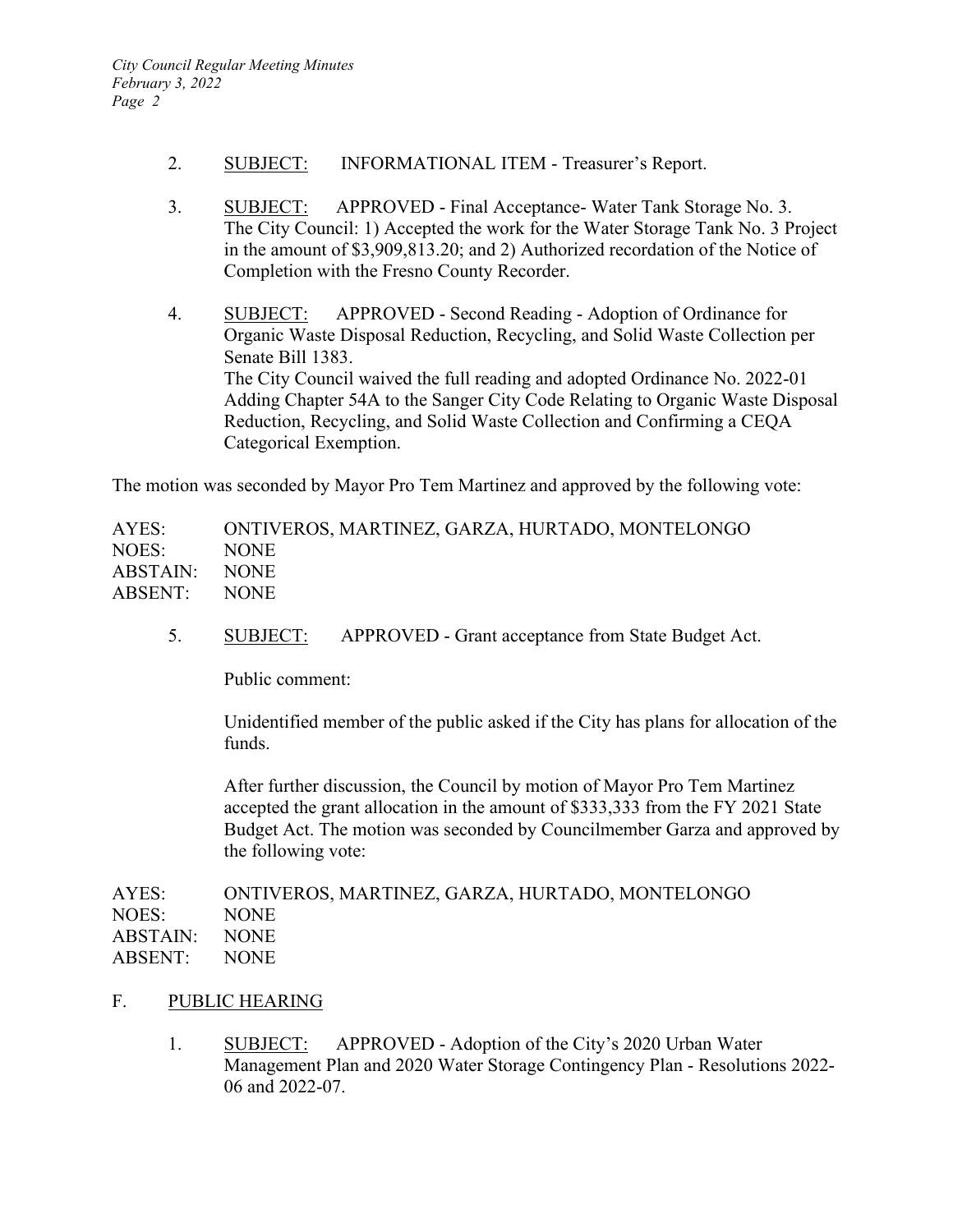The Council held a public hearing to discuss adoption of the City's 2020 Urban Water Management Plan and 2020 Water Storage Contingency Plan.

Public comment:

Unidentified member of the public said he approves of the water issue.

The Council closed the public hearing.

The Council by motion of Councilmember Hurtado adopted Resolution No. 2022-06 adopting the 2020 Urban Water Management Plan and Resolution No. 2022-07 adopting the 2020 Water Shortage Contingency Plan. The motion was seconded by Councilmember Garza and approved by the following vote:

| AYES:         | ONTIVEROS, MARTINEZ, GARZA, HURTADO, MONTELONGO |
|---------------|-------------------------------------------------|
| NOES:         | NONE.                                           |
| ABSTAIN: NONE |                                                 |
| ABSENT: NONE  |                                                 |

#### G. DEPARTMENT REPORTS

1. SUBJECT: APPROVED - Planning Commission Appointment.

Public comment:

Unidentified member of the public said it is nice to see people taking interest in what is going on with the City.

The Council by motion of Councilmember Hurtado approved Mayor Ontiveros' recommendation to appoint Antonio Aguilar on the Planning Commission. The motion was seconded by Councilmember Garza and approved by the following vote:

2. SUBJECT: APPROVED - Appointment to Public Financing Authority Board for the Sanger North Academy Corridor Enhanced Infrastructure Financing District.

The Council by motion of Councilmember Montelongo appointed Frank Gonzalez to fill one of two public member positions to the Public Financing Authority Board and directed Staff to readvertise for the remaining position. The motion was seconded by Councilmember Garza and approved by the following vote: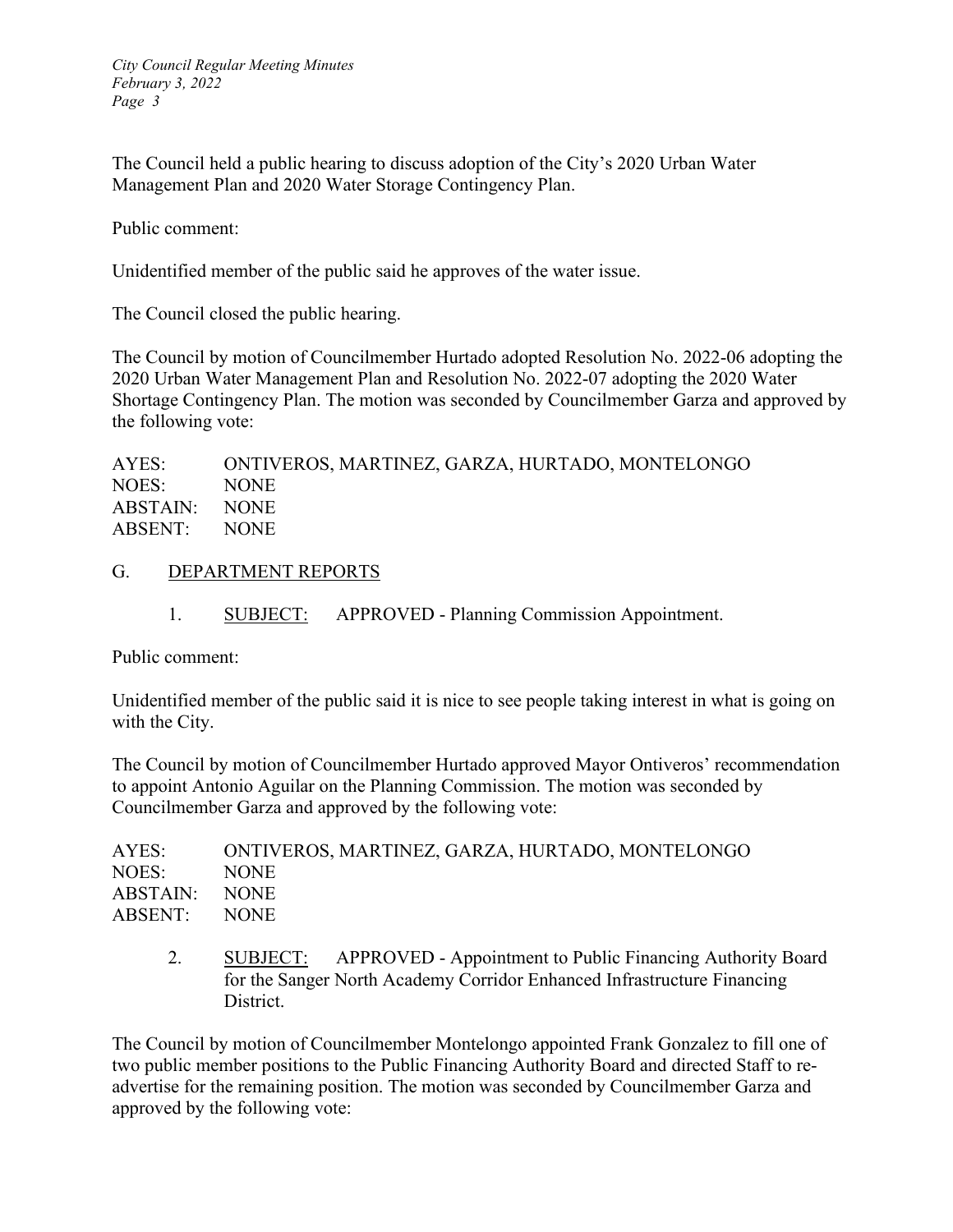*City Council Regular Meeting Minutes February 3, 2022 Page 4* 

AYES: ONTIVEROS, MARTINEZ, GARZA, HURTADO, MONTELONGO NOES: NONE ABSTAIN: NONE ABSENT: NONE

3. SUBJECT: APPROVED - Authorization to Prepare Documents for 2022 Wastewater Revenue Refunding Bonds, to Refinance 2014 Wastewater Revenue Refunding Bonds.

Councilmember Hurtado made a motion to bring the item back with further options to refinance or reclaim the bonds.

The motion failed for lack of a second.

The Council by motion of Councilmember Garza authorized Staff and the City's financing team to prepare financing and legal documents necessary for the issuance of refunding bonds, to refinance the outstanding 2014 Wastewater Revenue Refunding Bonds. The motion was seconded by Mayor Pro Tem Martinez and approved by the following vote:

| AYES:         | ONTIVEROS, MARTINEZ, GARZA, MONTELONGO |
|---------------|----------------------------------------|
| NOES:         | HURTADO                                |
| ABSTAIN: NONE |                                        |
| ABSENT: NONE  |                                        |

4. SUBJECT: APPROVED - Women's Recovery Response: Grant Funding Opportunity, Authorization to Apply for Funding.

Public comment:

Cheryl Senn asked if the action was just giving permission to apply for the grant and that the item would come back for resolution on where funds will go.

The Council by motion of Councilmember Montelongo authorized Staff to apply for the funding. The motion was seconded by Councilmember Garza and approved by the following vote:

| AYES:         | ONTIVEROS, MARTINEZ, GARZA, HURTADO, MONTELONGO |
|---------------|-------------------------------------------------|
| NOES:         | <b>NONE</b>                                     |
| ABSTAIN: NONE |                                                 |
| ABSENT: NONE  |                                                 |
|               |                                                 |

5. SUBJECT: APPROVED - Salary Ranges and Longevity Pay for Certain Executive Management Positions.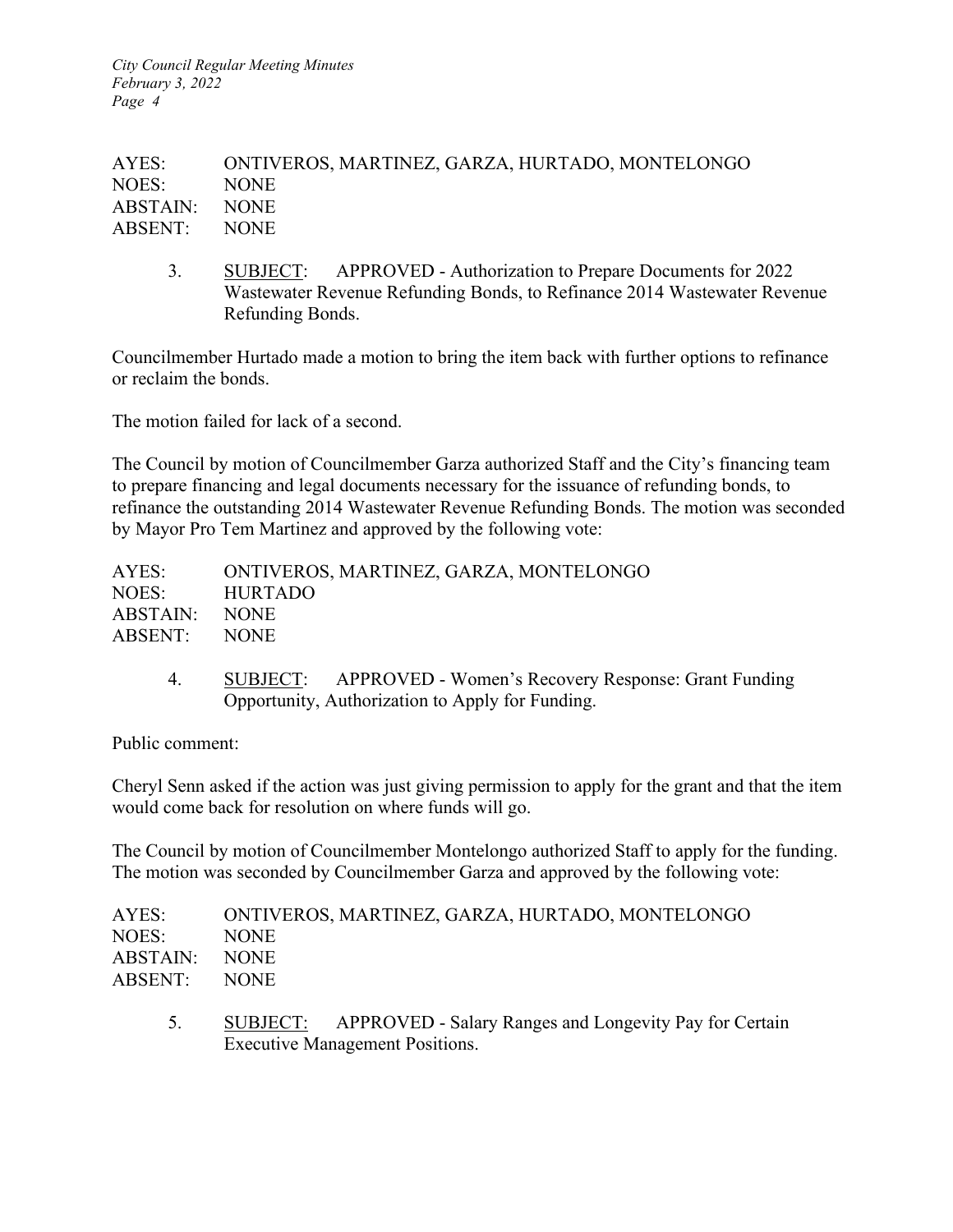*City Council Regular Meeting Minutes February 3, 2022 Page 5* 

#### Public comment:

Unidentified member of the public said raises were already made on last contract and longevity pay should not include working in another department.

The Council by motion of Councilmember Hurtado adopted Resolution No. 2022-08 updating compensation ranges for certain unclassified executive management positions and longevity pay for Police Chief and Fire Chief. The motion was seconded by Councilmember Montelongo and approved by the following vote:

| AYES:         | ONTIVEROS, MARTINEZ, GARZA, HURTADO, MONTELONGO |
|---------------|-------------------------------------------------|
| NOES:         | <b>NONE</b>                                     |
| ABSTAIN: NONE |                                                 |
| ABSENT: NONE  |                                                 |
|               |                                                 |

6. SUBJECT: Assignment of Sanger's Elected Officials to Serve as Representatives/Designees on Member Boards, Committees and Commissions.

The Council by motion of Councilmember Hurtado made with no changes in assignments and continued the representation on Member Boards, Committees and Commissions as follows:

1. Fresno County Council of Governments / Regional Transportation Mitigation Fee Agency.

Primary – Mayor Ontiveros Alternate – Mayor Pro Tem Martinez

2. Five Cities Economic Development Authority.

Primary – Councilmember Hurtado Alternate – Mayor Ontiveros

3. San Joaquin Valley Air Pollution Control District Special City Selection Committee.

Primary – Mayor Ontiveros Alternate – Councilmember Hurtado

4. Southeast Regional Solid Waste Commission.

Primary – Mayor Pro Tem Martinez Alternate – Councilmember Garza

5. Sanger Environmental Fund.

Primary – Mayor Ontiveros Alternate – Councilmember Hurtado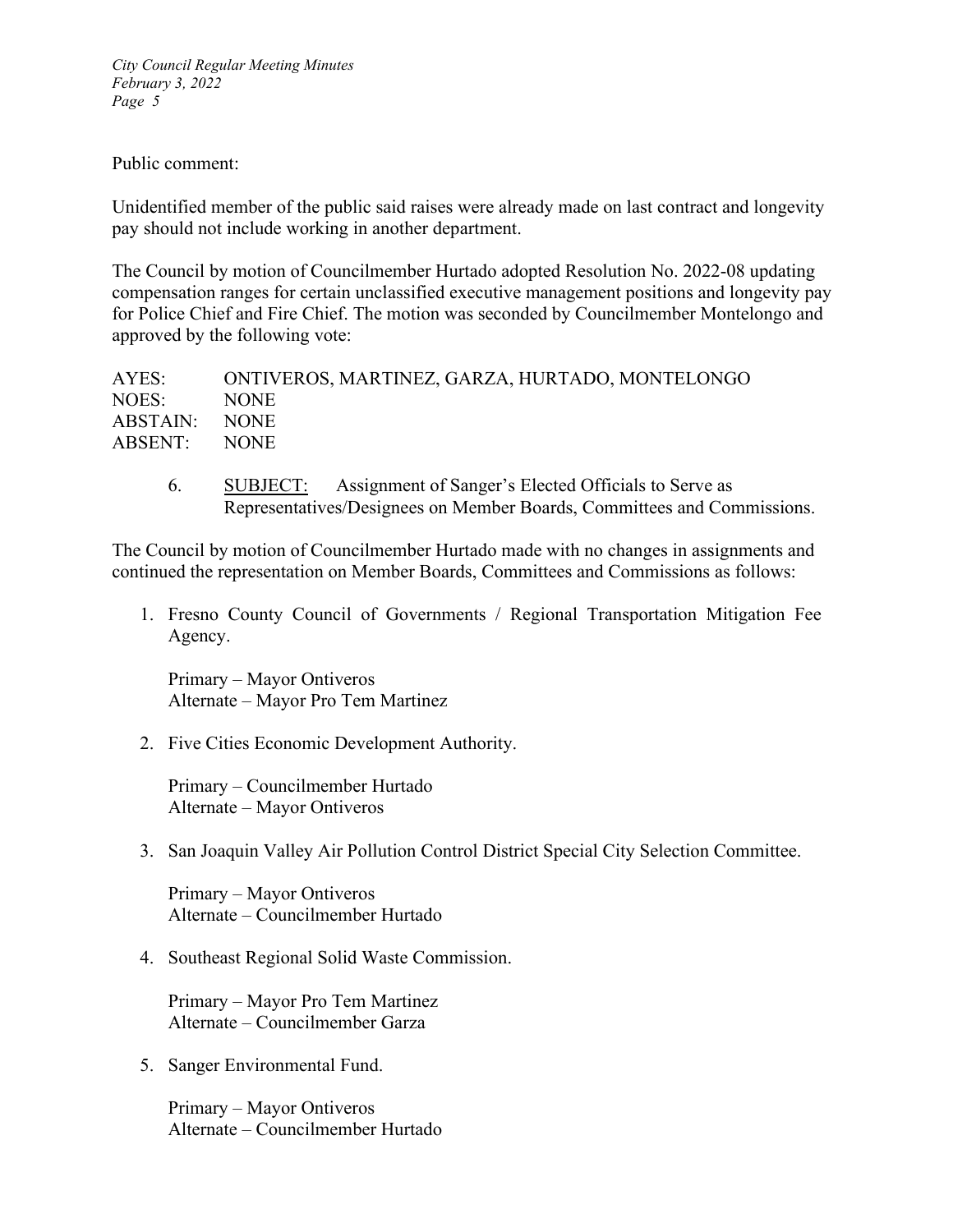*City Council Regular Meeting Minutes February 3, 2022 Page 6* 

6. Upper Kings Basin Integrated Regional Water Management Authority.

Primary – Mayor Ontiveros Alternate – Public Works Director John Mulligan

7. South Kings Groundwater Sustainability Agency.

Primary – Councilmember Hurtado Alternate – City Manager Tim Chapa

8. Sanger Planning Commission.

Liaison – Councilmember Hurtado

9. Citizen's Oversight Committee – Measure S.

Liaison – Councilmember Montelongo

10. Sanger Youth Council.

Liaison – Councilmember Hurtado

The motion was seconded by Councilmember Garza and approved by the following vote:

| AYES:         | ONTIVEROS, MARTINEZ, GARZA, HURTADO, MONTELONGO |
|---------------|-------------------------------------------------|
| NOES:         | NONE.                                           |
| ABSTAIN: NONE |                                                 |
| ABSENT: NONE  |                                                 |

#### H. CITY MANAGER/STAFF COMMUNICATION

1. COVID-19 Update – informational only.

City Manager Chapa provided a COVID-19 update.

2. SUBJECT: APPROVED - Confirmation of Executive Order 22-01.

The Council by motion of Councilmember Garza approved Resolution No. 2022-09 confirming Executive Order 22-01 issued by the Director of Emergency Services for the City of Sanger authorizing closure Sanger City Hall Complex, effective 5:00 p.m., Friday, January 21, 2022, through 5:00 p.m., February 15, 2022. The motion was seconded by Mayor Pro Tem Martinez and approved by the following vote:

| AYES:         | ONTIVEROS, MARTINEZ, GARZA, HURTADO, MONTELONGO |
|---------------|-------------------------------------------------|
| NOES:         | NONE.                                           |
| ABSTAIN: NONE |                                                 |
| ABSENT: NONE  |                                                 |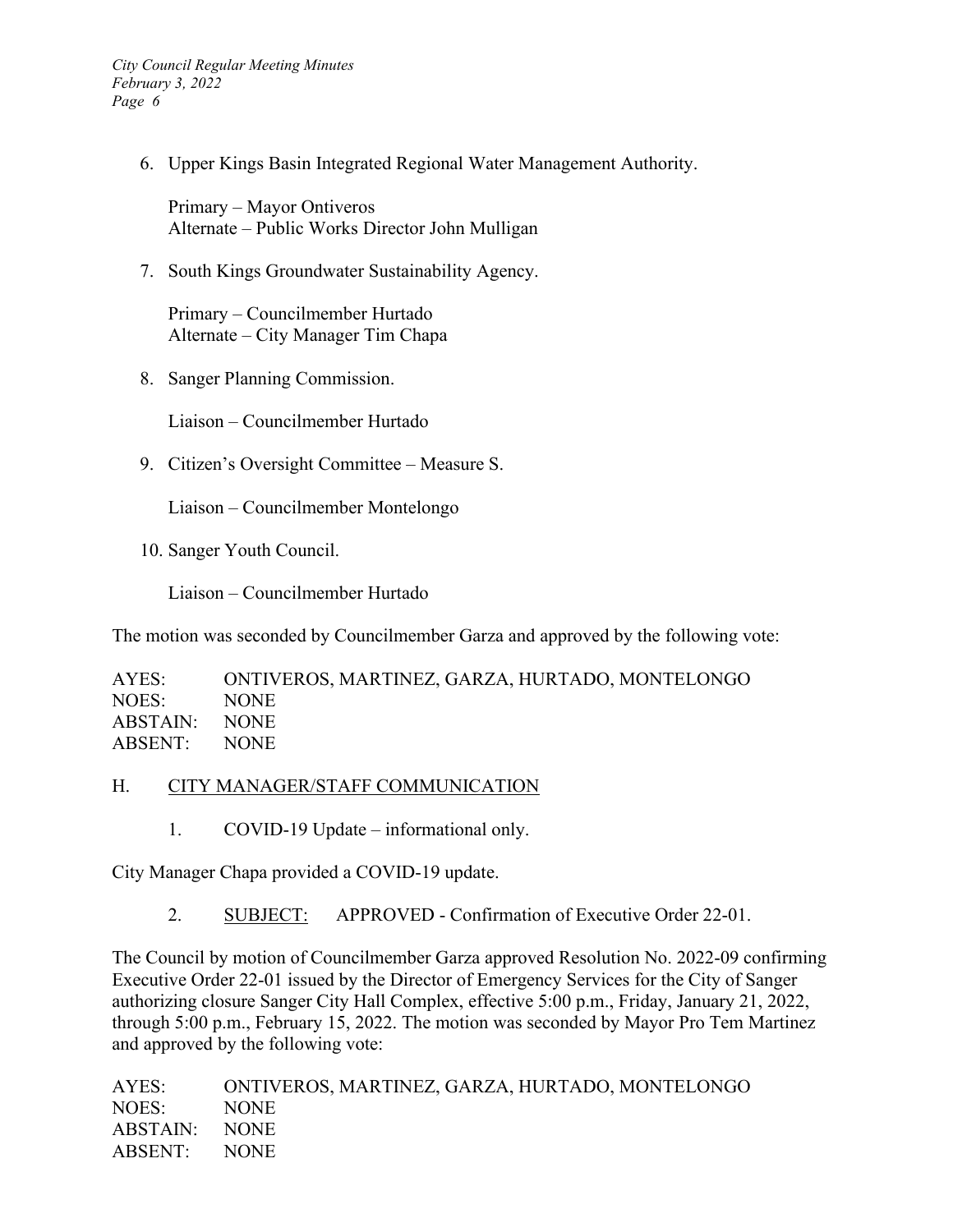3. City Manager Chapa announced that the City was awarded a grant in the amount of approximately \$1 million from Fresno COG's federal funded projects for transit related infrastructure improvements for the area of Tucker Avenue and Annadale Avenue to Academy Avenue.

## I. MATTERS INITIATED BY CITY COUNCILMEMBERS

1. Consideration and/or direction of allocating \$800,000 for various projects.

Public comment:

Kevin Carter said he would like to hear a discussion about hiring a grant writer that could benefit the whole city.

Unidentified member of the public said the Council should make a case for the items to be approved.

Councilmember Montelongo named the following items for funding allocation:

- Flashing lights at crosswalk at Annadale and Lily across from Sanger High School
- Convert concrete slabs at Greenwood Park to a basketball court (lights can be added at a future time)
- Install picnic area at Kelly Park

Councilmember Garza named the following items for funding allocation:

- Repair walking path at JFK Park
- Construct walking path and basketball court at Kelly Park

Mayor Pro Tem Martinez named the following items for funding allocation:

- Install a splash park at Veteran's Park
- Install LED stop signs at Church and Reagan
- Hire a grant writer

Councilmember Hurtado named the following items for funding allocation:

- Downtown Façade Program
- Christmas tree planting program
- Install basketball courts at Sanger Park
- Signage at the corner of Recreation and 8<sup>th</sup> for Community Center/Pool

The Council by motion of Mayor Ontiveros directed Staff to update the list, recalculate costs and bring back at the March 4, 2022, City Council meeting. The motion was seconded by Councilmember Hurtado and approved by the following vote:

| AYES:         | ONTIVEROS, MARTINEZ, GARZA, HURTADO, MONTELONGO |
|---------------|-------------------------------------------------|
| NOES:         | <b>NONE</b>                                     |
| ABSTAIN: NONE |                                                 |
| ABSENT: NONE  |                                                 |